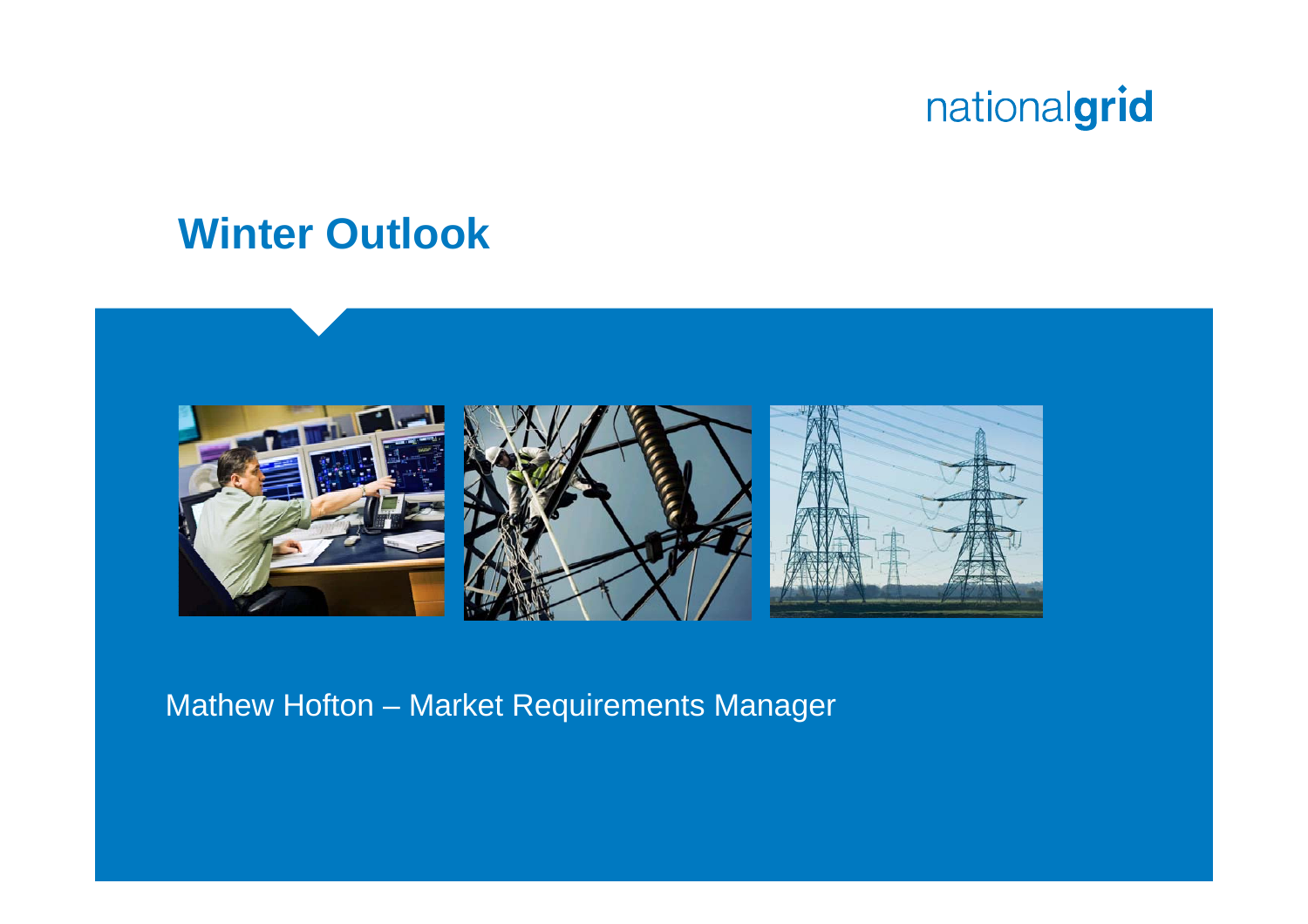## **Winter Outlook Report 2014/15**

- **Published on the 28<sup>th</sup> of October**
- Outlook of supply and demand
- Winter Consultation feedback used to inform our analysis
- Margin analysis by two different methods
	- De-rated margin and Loss of Load Expectation
	- Weekly Operational de-rated margins

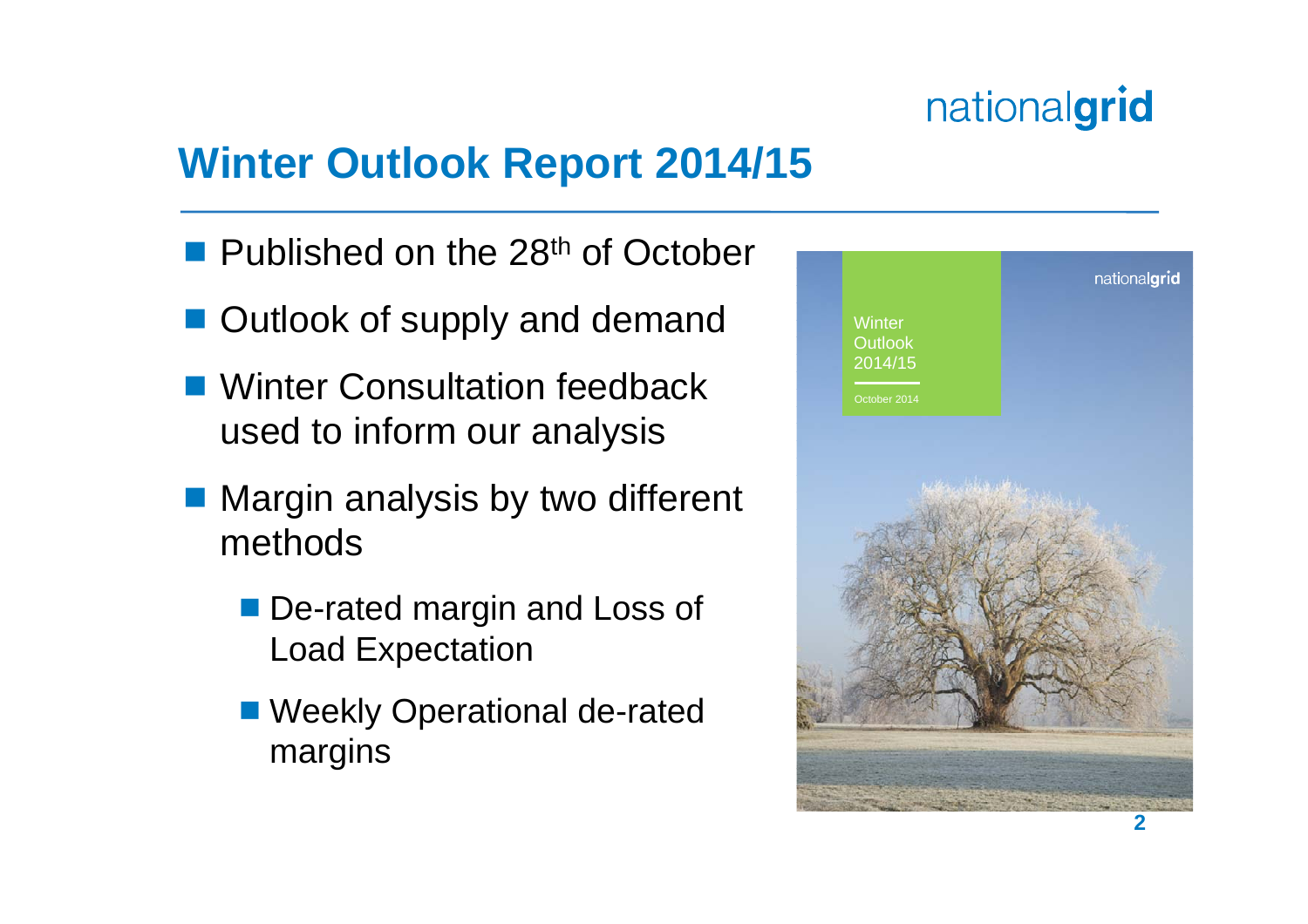## **Winter Consultation Responses**

| You said                                                                                                                               | We did                                                                                                               |
|----------------------------------------------------------------------------------------------------------------------------------------|----------------------------------------------------------------------------------------------------------------------|
| <b>Stakeholders were not engaging</b><br>with the process, with a low<br>number of responses to recent<br><b>Winter Consultations.</b> | <b>Enhanced and broadened engagement,</b><br>enabled by the online questionnaire.                                    |
| The report is technical and a<br>glossary would be useful.                                                                             | Developed an accessible and plain English<br>glossary of terms, as well as fact sheets on<br>a few important topics. |
| Only a slight increase in gas fired<br>power generation will change gas<br>demand from last year.                                      | <b>Updated our forecast using latest plant</b><br>availability.                                                      |
| <b>Gas prices will increase over the</b><br>winter.                                                                                    | <b>Assumed higher gas prices for the coming</b><br>winter.                                                           |
| <b>Consider a range of potential</b><br>outcomes for the gas market due to<br>the Ukrainian dispute.                                   | Presented analysis of the capability of the<br>gas market under four scenarios.                                      |
| Use margin calculations and LOLE<br>for electricity security of supply<br>forecasts.                                                   | Included whole winter view in LOLE and a<br>week by week detailed margin<br>calculation.                             |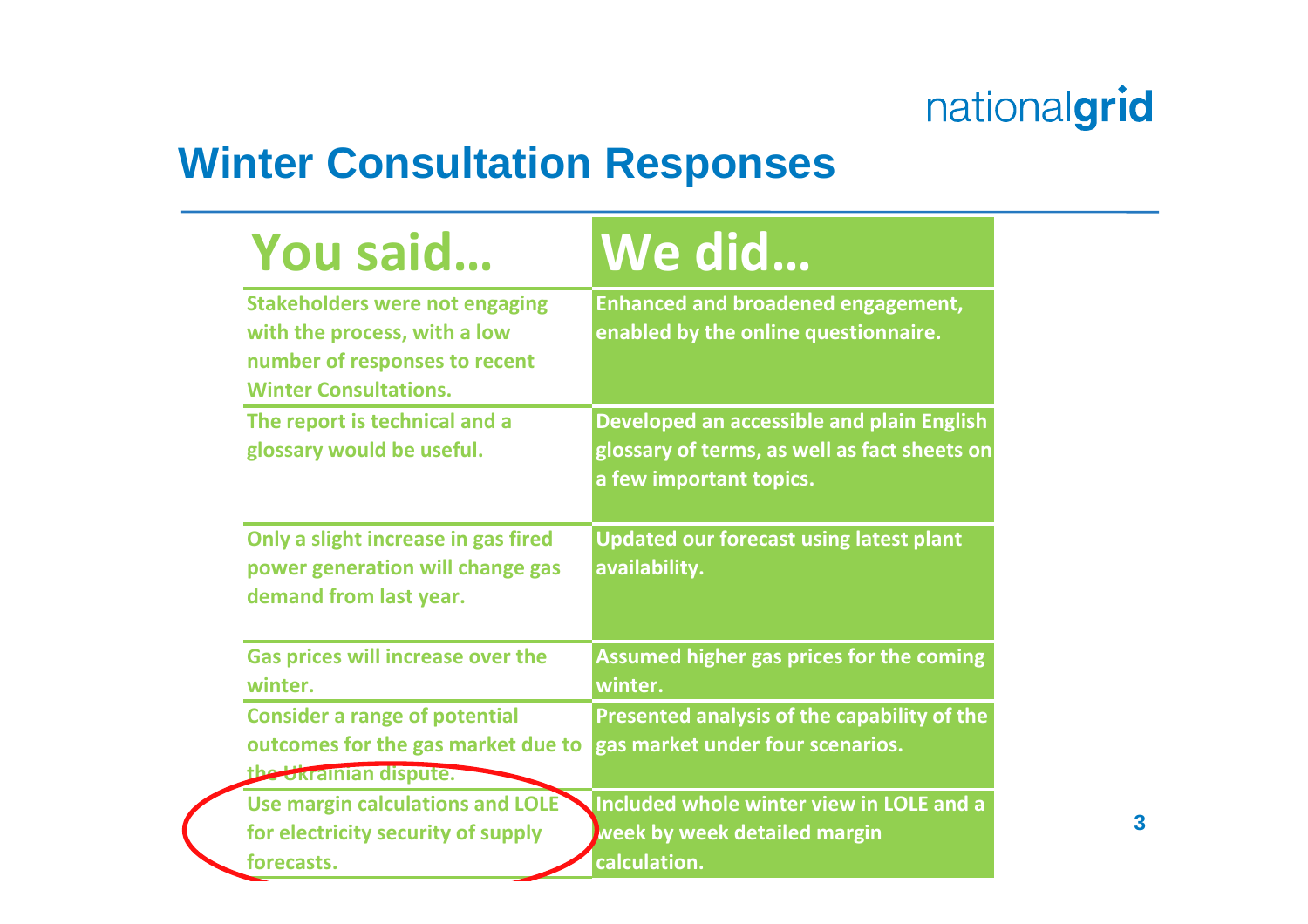## **Capacity Assessment – Margins and LOLE**



| Annual report    |              |        |                                                 |
|------------------|--------------|--------|-------------------------------------------------|
| ublication date: | 30 June 2014 |        | Contact: Christos Kolokathis, Economist/Analyst |
|                  |              | Team:  | <b>Energy Market Outlook</b>                    |
|                  |              | Tel:   | 020 7901 7000                                   |
|                  |              | Email: | capacity.assessment@ofgem.gov.uk                |

Electricity Capacity Assessment Report 2014

Making a positive difference for energy consumers

#### Overview

This document is Ofgem's annual report to the Secretary of State assessing the risks to electricity security of supply in Great Britain for the next five winters.

Our assessment is based on data from National Grid accompanied by our own analysis. It suggests that, absent new measures that have been introduced, the risks to the security of our electricity supply over the next five winters would be broadly consistent with those in last year's report. Margins are expected to fall over the next two winters as older power stations close, before improving in the later years of our analysis.

Unlike last year, we now have new measures that were introduced by Ofgem, National Grid and the government. The New Balancing Services and the Capacity Market mean that the risk of disruption to customer supplies in the coming winters has reduced compared to last year's report.

Ofgem/Ofgem E-Serve 9 Millbank, London SW1P 3GE www.ofgem.gov.uk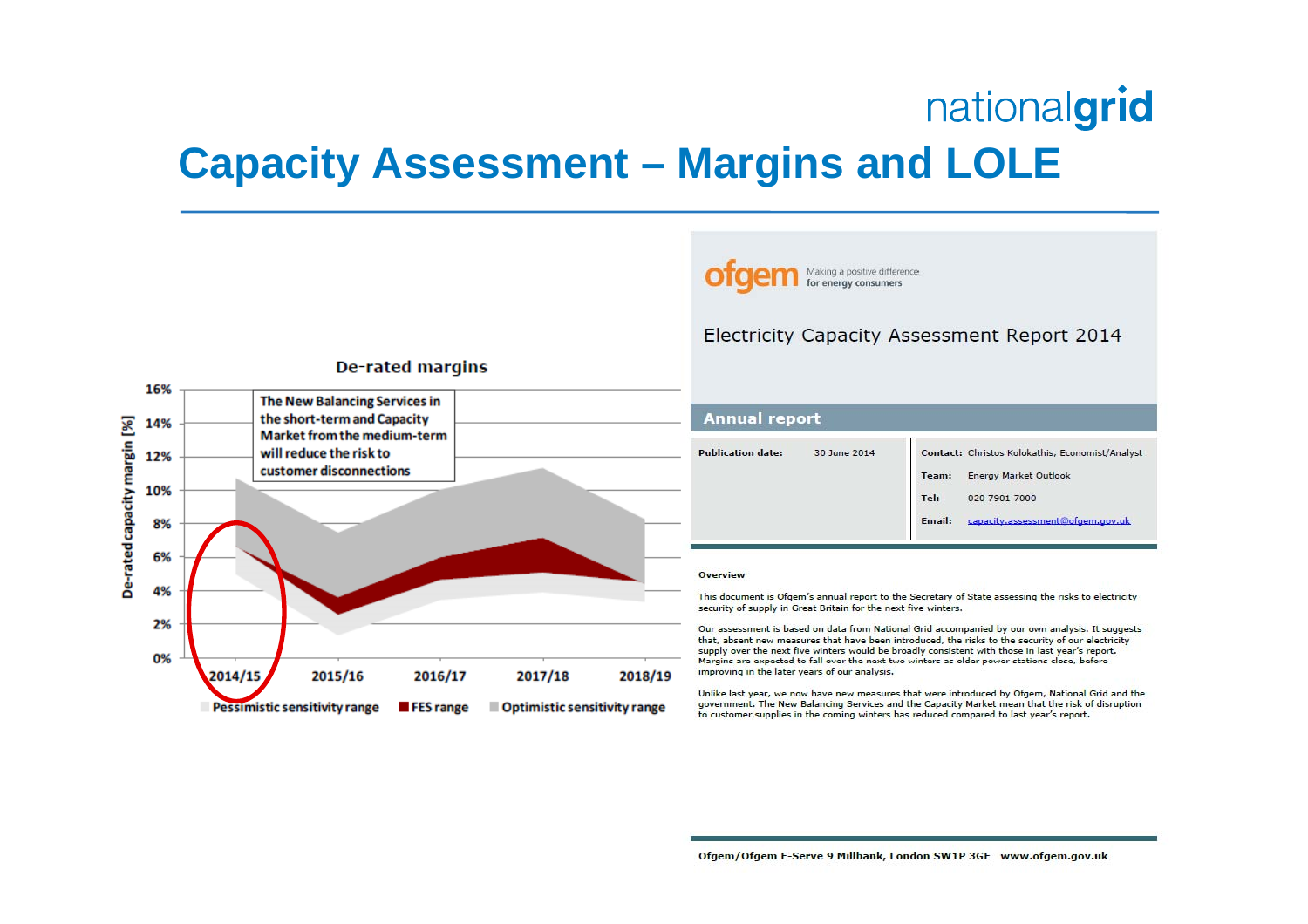## **Two Methods**

- De-rated margin and Loss of Load Expectation Comparable to the Capacity Assessment
	- One figure for the winter statistical measure
	- **Uses the maximum submitted generation capacity over** ACS, taking account of statutory and forced outages
	- Generation de-rated according to historical data
	- Compared to ACS demand, including 900MW of reserve
	- Converted to LOLE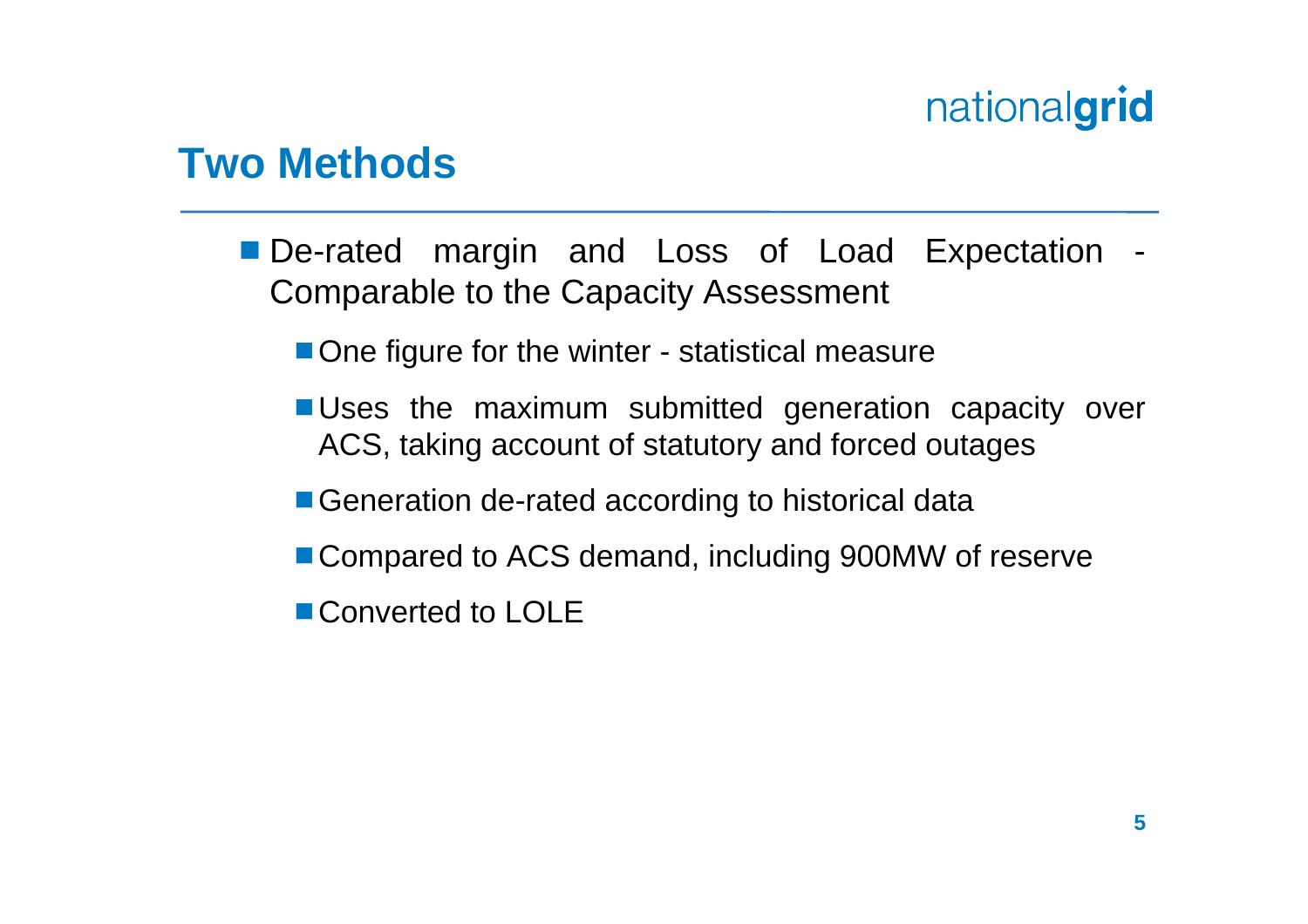## **Two Methods**

- Weekly Operational de-rated margins Winter Outlook Approach
	- Deterministic approach
	- Assesses each week of the winter
	- Generation de-rated according to historical data and type
	- Taking account of notified outage plans submitted up to the first week of October
	- Assumes outage plan does not change
	- Normal, ACS and 1 in 20 demand scenarios including 900MW of reserve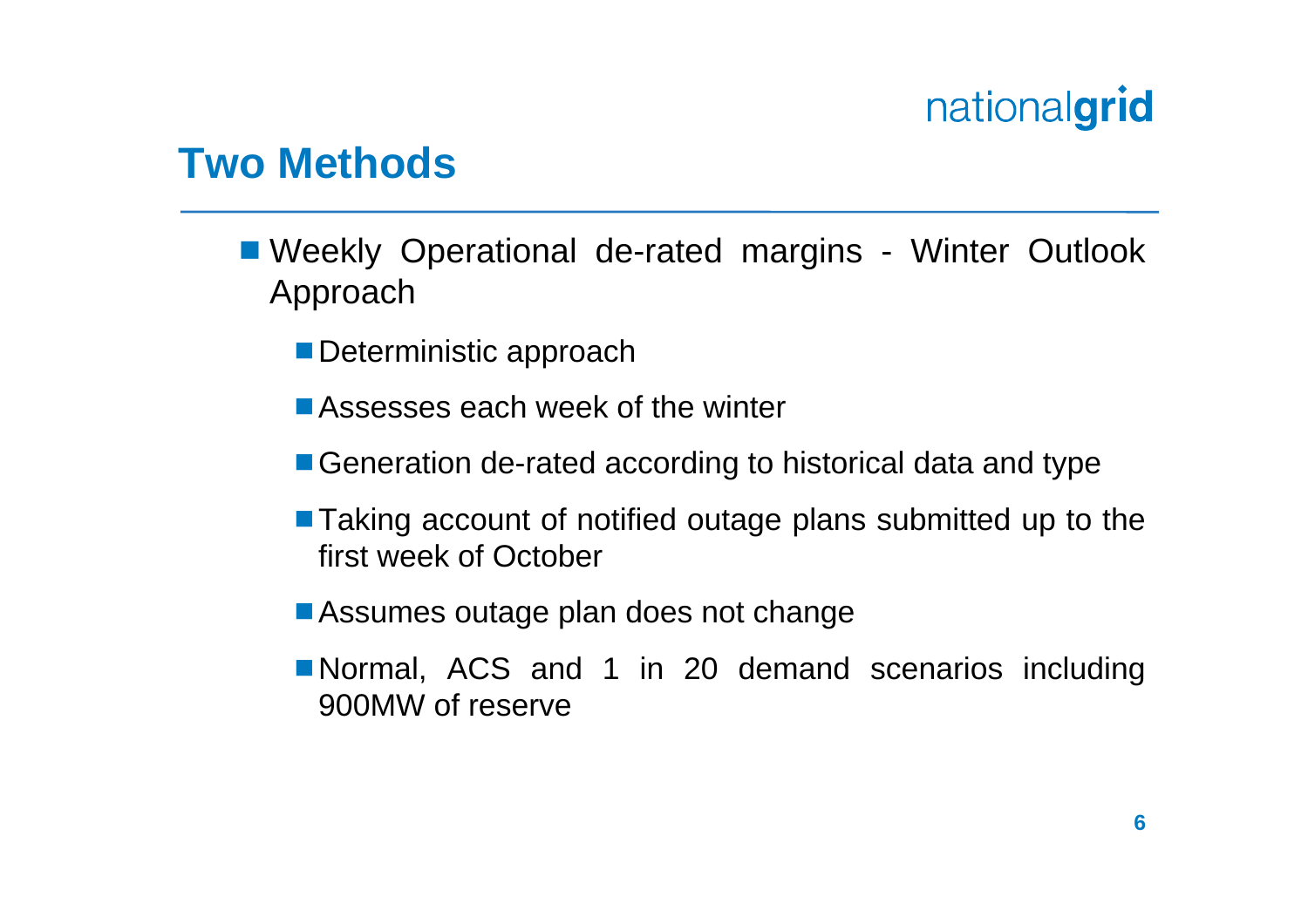## **Summer Generation Position**



#### **Closures since last winter:**

- Ferrybridge 1 and 2
- Ironbridge unit 1
- Uskmouth units 13&14

#### **Mothballed:**

- Barking
- Keadby
- Kings Lynn

#### **Outages over winter:**

• Ferrybridge unit 4

#### **Outage running into winter:**

- Enfield Energy Centre
- Fiddlers Ferry unit 1
- Hartlepool unit 1&2
- Heysham 11&12
- Sizewell B
- $\mathcal{L}_{\mathcal{A}}$ Overall generator capacity has dropped by 1.6GW to 70.9GW since the end of last winter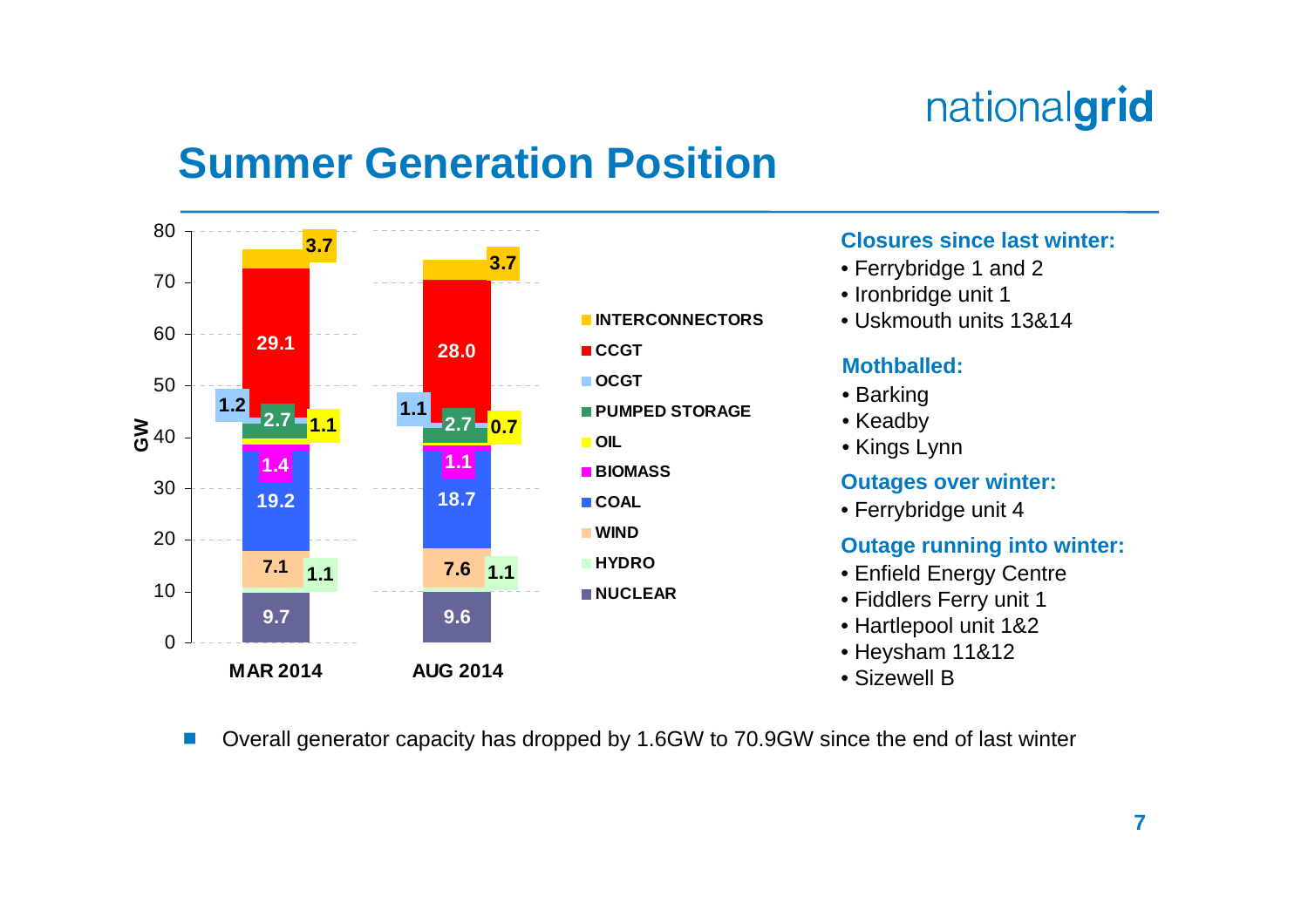## **Generation**

| <b>Power Station Type</b> | <b>Assumed</b><br><b>Availability</b> |
|---------------------------|---------------------------------------|
| <b>Nuclear</b>            | 90%                                   |
| <b>Hydro generation</b>   | 88%                                   |
| Wind EFC                  | 22%                                   |
| Coal + biomass            | 90%                                   |
| Oil                       | 79%                                   |
| <b>Pumped storage</b>     | 98%                                   |
| <b>OCGT</b>               | 97%                                   |
| CCGT                      | 87%                                   |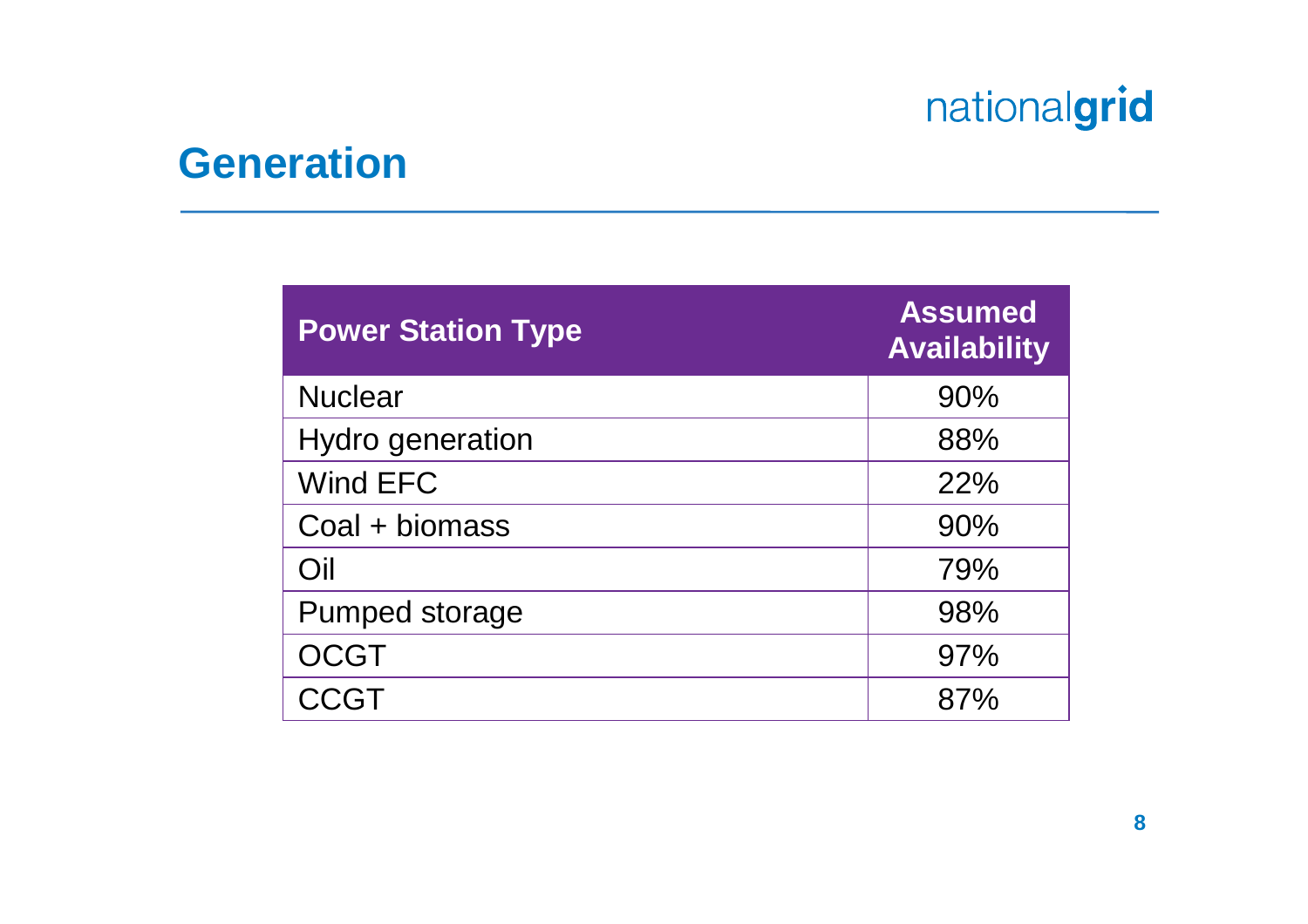### **Demand**



■ Forecast winter peak demand of 53.6GW, 2013 weather corrected outturn 54.2GW<sub>9</sub> F.

F. ACS forecast is 55.0GW and 1 in 20 demand forecast is 56.3GW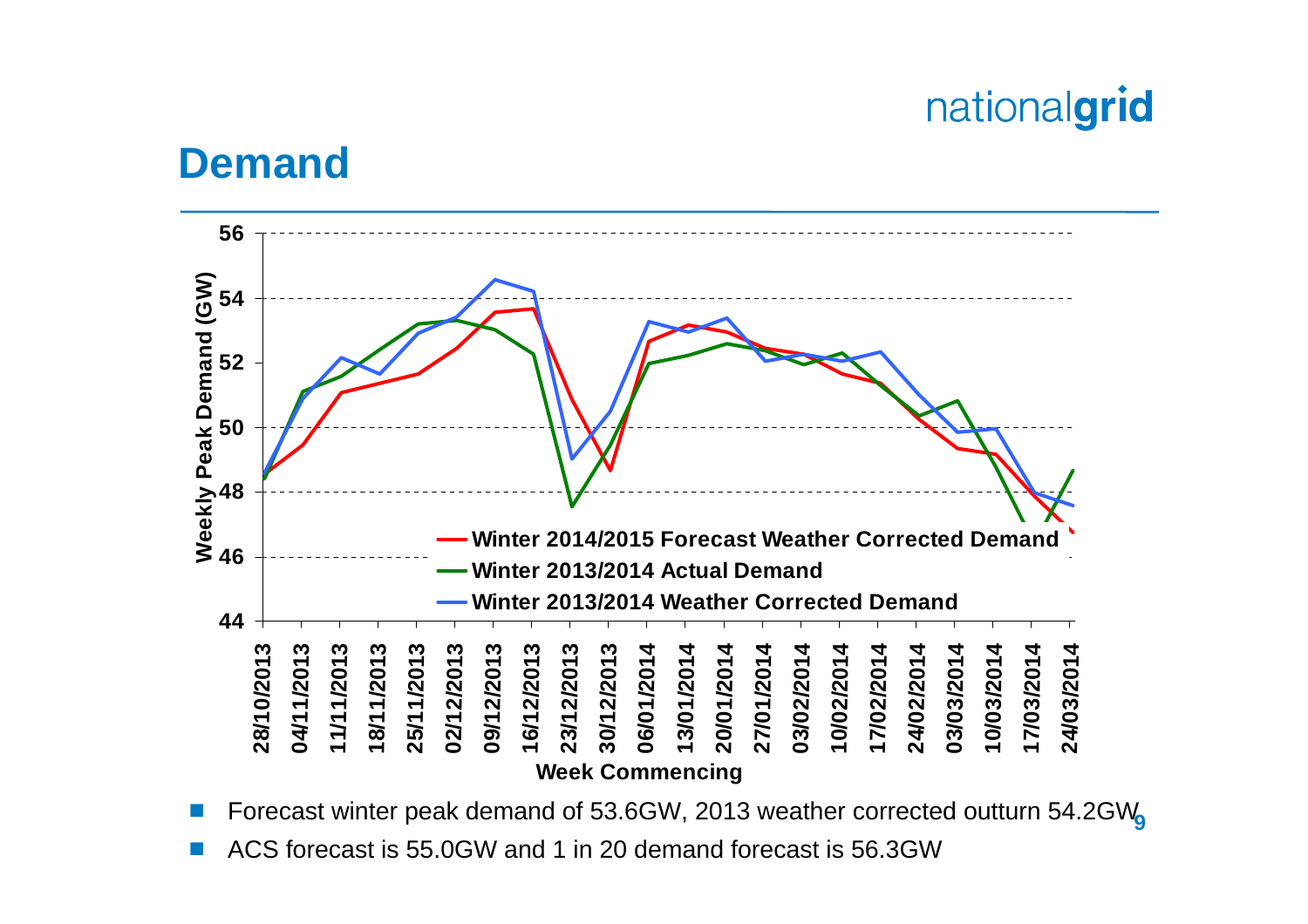## **Reserve Requirement (OPMR)**

**Weekday Winter DP Reserve Levels**

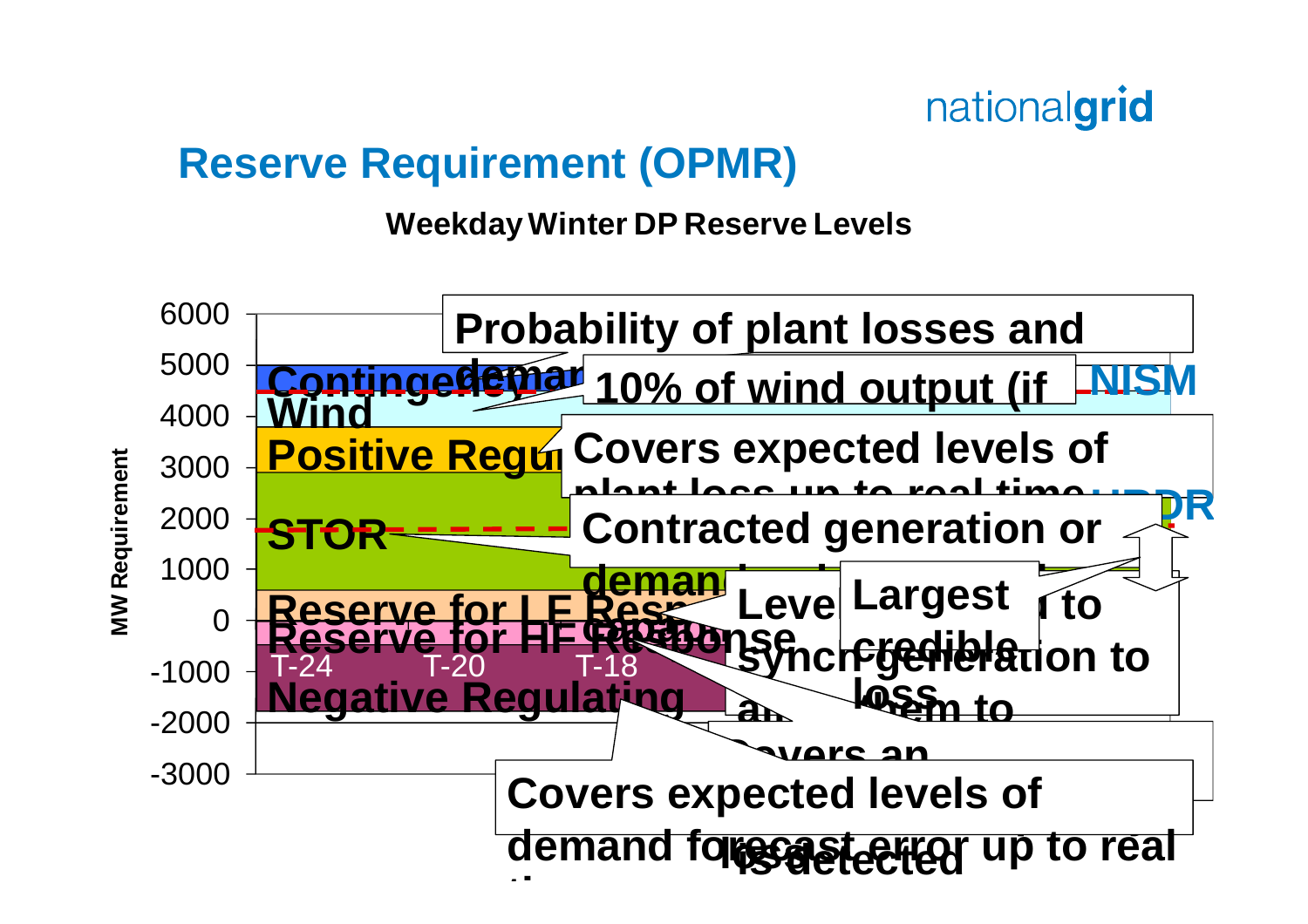## **Weekly Operational Margins**

**Weekly normal demand and notified generation availability**

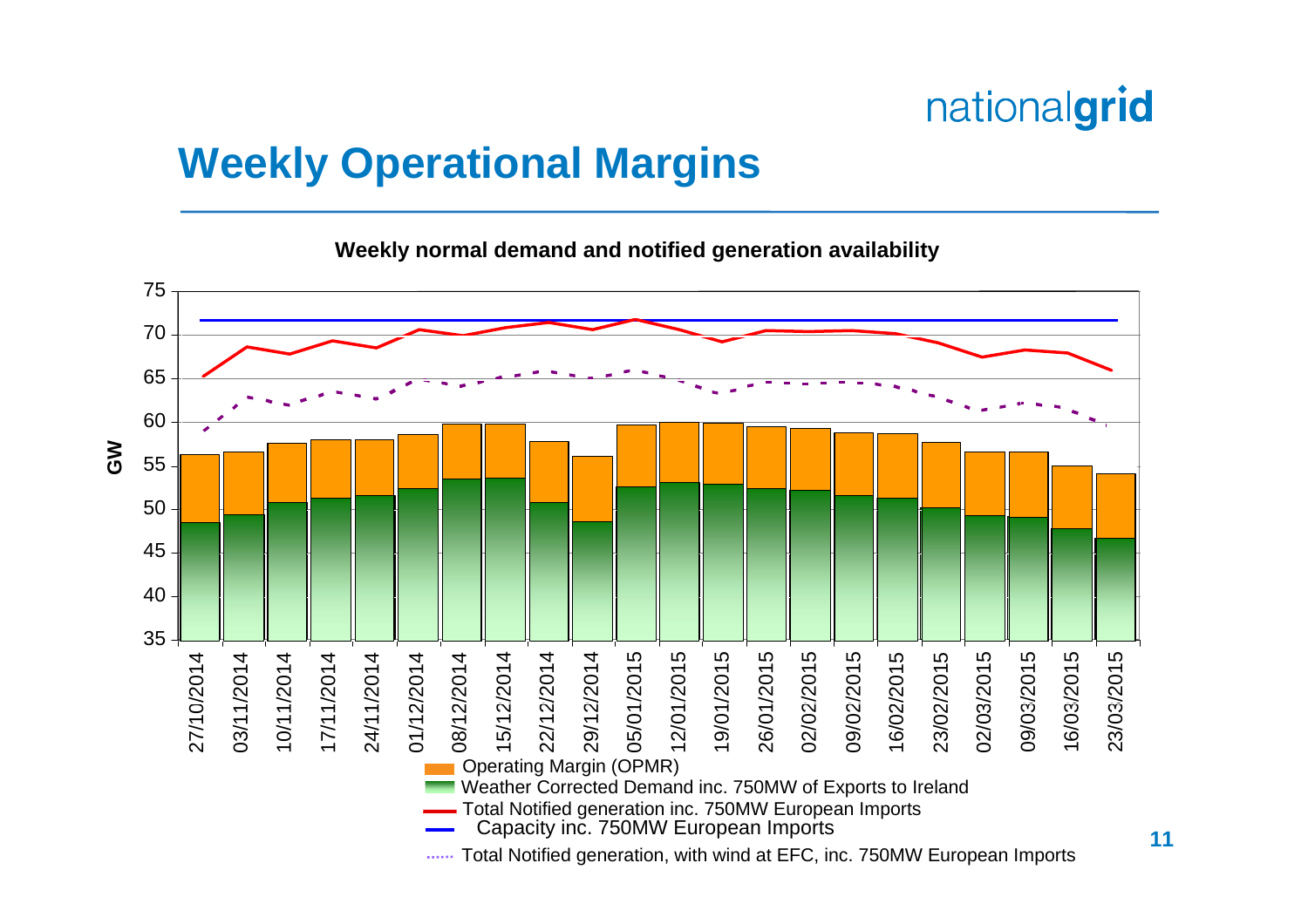## **Capacity Assessment Approach**

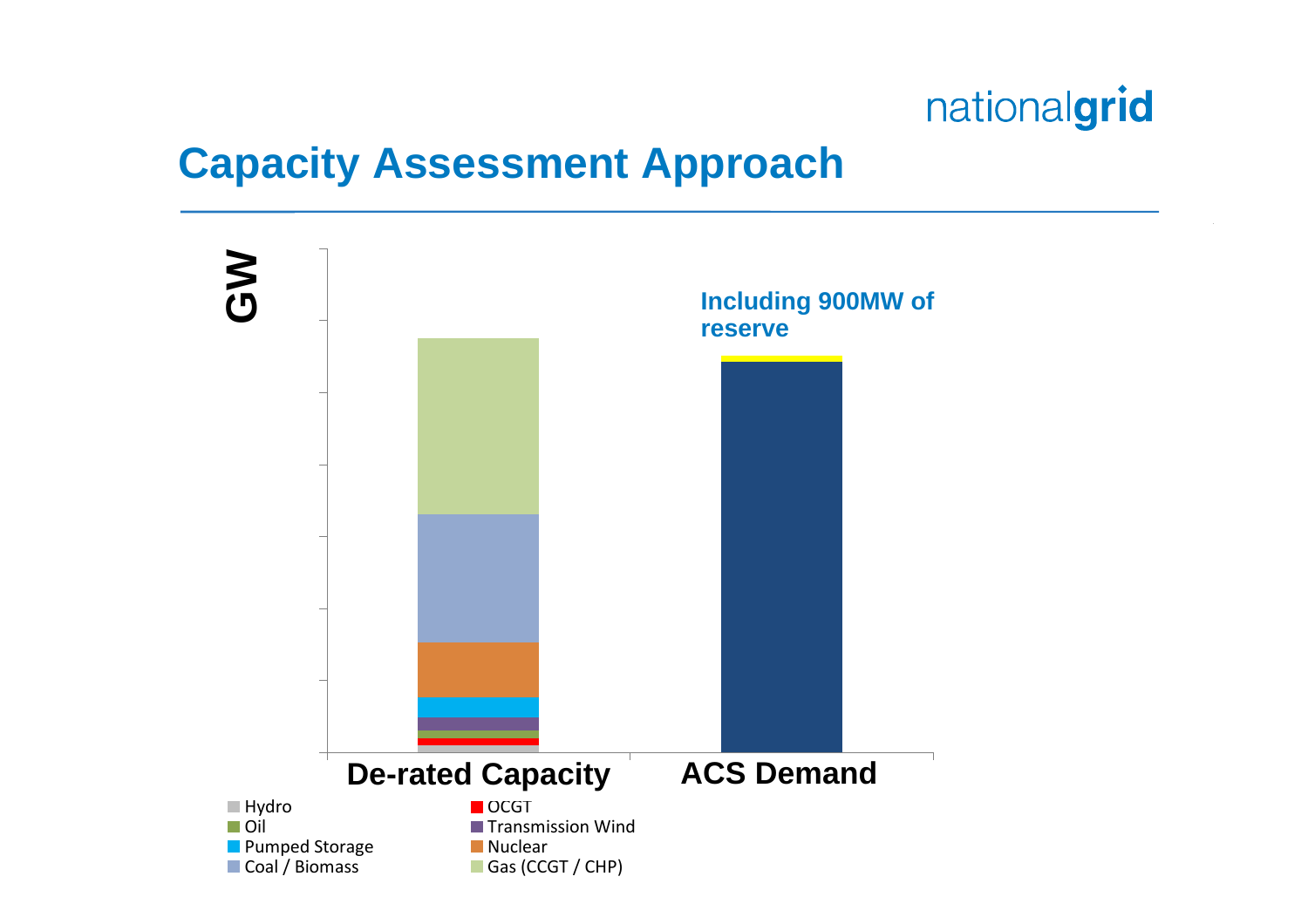## **Summary**

- Capacity Assessment Approach
	- One headline margin figure based on the Capacity Assessment approach
	- **Derived LOLE taken from similar scenarios in the** Capacity Assessment
- Weekly Operational Margins
	- Margin figures for each week of winter using traditional method
	- Normal demand, ACS and 1 in 20 demand scenarios